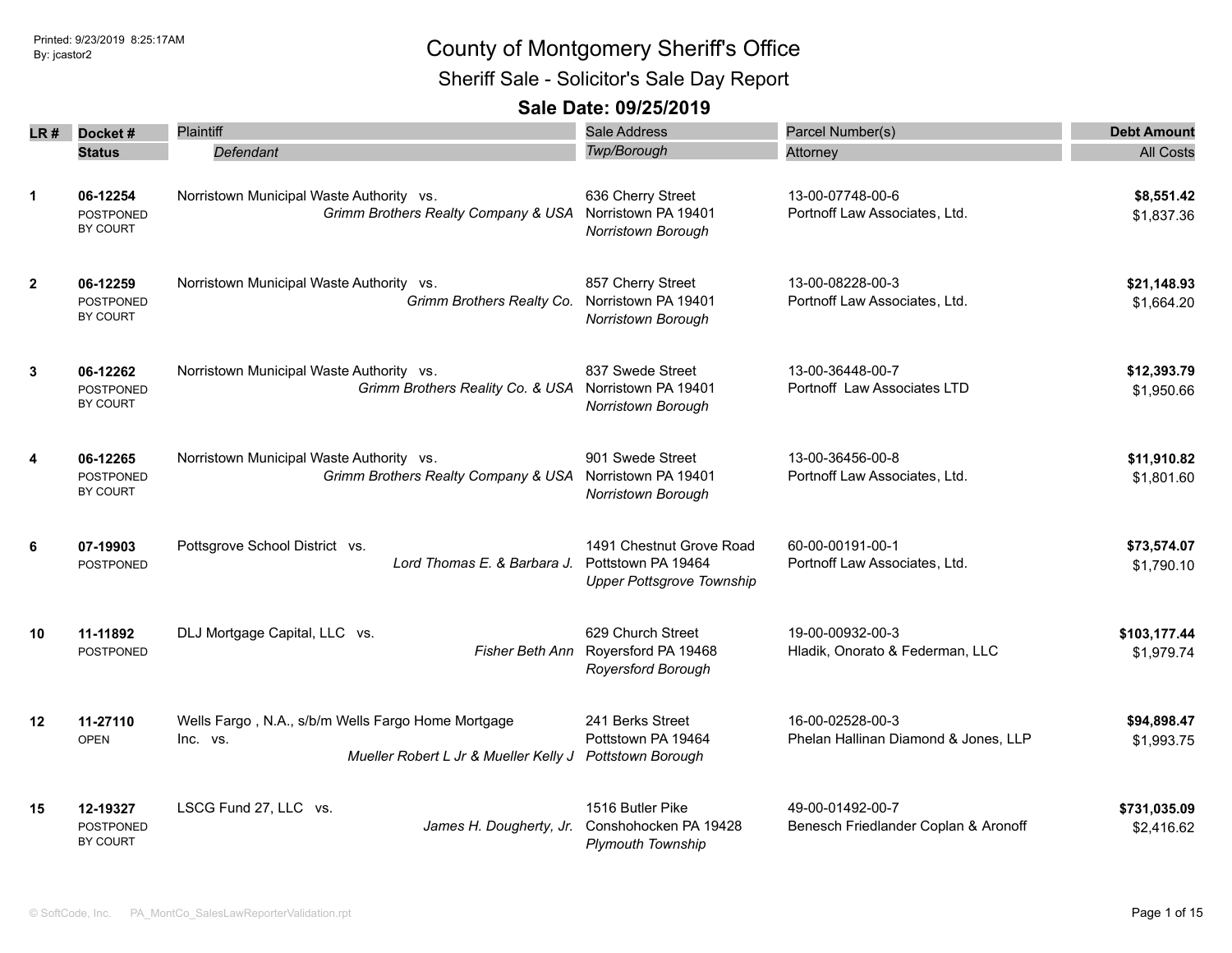Sheriff Sale - Solicitor's Sale Day Report

| LR # | Docket #                                 | Plaintiff                                                                               | Sale Address                                                           | Parcel Number(s)                                                         | <b>Debt Amount</b>         |
|------|------------------------------------------|-----------------------------------------------------------------------------------------|------------------------------------------------------------------------|--------------------------------------------------------------------------|----------------------------|
|      | <b>Status</b>                            | Defendant                                                                               | Twp/Borough                                                            | Attorney                                                                 | <b>All Costs</b>           |
| 16   | 12-19359<br><b>POSTPONED</b><br>BY COURT | LSCG Fund 27, LLC vs.<br>Dougherty Jane S                                               | 1512 Butler Pike<br>Conshohocken PA 19428<br><b>Plymouth Township</b>  | 49-00-01498-00-1<br>Benesch Friedlander Coplan & Aronoff                 | \$731,035.09<br>\$2,765.06 |
| 17   | 12-23065<br><b>POSTPONED</b><br>BY COURT | Sovereign Bank, N.A. vs.<br>Buono Benjamin P. & Friedberger Alma T.                     | 703 Swade Road<br>Glenside PA 19038<br>Springfield Township            | 52-00-17200-00-1<br>Phelan Hallinan Diamond & Jones, LLP                 | \$448,611.52<br>\$2,570.42 |
| 22   | 13-10236<br><b>POSTPONED</b><br>BY COURT | U.S. Bank National Association vs.<br><b>Williams Sheila</b>                            | 567 Wanamaker Road<br>Jenkintown PA 19046<br>Abington Township         | 30-00-70112-00-4<br>Richard M. Squire & Associates, LLC                  | \$302,474.63<br>\$2,350.25 |
| 25   | 13-33215<br><b>OPEN</b>                  | HSBC Bank USA, N.A. vs.<br>Caddle James W and Glendene                                  | 306 Witmer Road<br>Horsham PA 19044<br>Horsham Township                | 36-00-11674-00-8<br>Manley Deas Kochalski, LLC                           | \$885,576.18<br>\$2,130.38 |
| 27   | 14-00544<br>POSTPONED<br>BY COURT        | US Bank N.A. vs.<br>Chalal Jennifer Myers & Matthew                                     | 1437 Sussex Road<br>Wynnewood PA 19096<br><b>Lower Merion Township</b> | 40-00-60920-00-6<br>Manley Deas Kochalski, LLC                           | \$619,875.91<br>\$2,204.01 |
| 28   | 14-04472<br><b>OPEN</b>                  | Wilmington Trust, National Association vs.<br>O'Brien Thomas J (dec'd) & Claire Lynn    | 416 Centennial Court<br>Lansdale PA 19446<br>Towamencin Township       | 53-00-01336-00-6<br>Romano Garubo & Argentieri<br>Counselors at Law, LLC | \$255,642.66<br>\$3,737.86 |
| 30   | 14-09942<br>POSTPONED                    | Wilimington Trust Company as Trustee vs.<br>Lewis Richard A, & Trina M, Ambler PA 19002 | 344 Franklin Court<br>Horsham Township                                 | 36-00-04423-03-2<br>Powers Kirn, LLC                                     | \$615,976.18<br>\$2,356.66 |
| 33   | 14-10529<br><b>POSTPONED</b><br>BY COURT | Wells Fargo Bank, N.A. vs.<br>Elliott Jr. Mark James                                    | 405 Marie Road<br>Lower Gwynedd PA 19002<br>Lower Gwynedd Township     | 39-00-02470-00-2<br>Powers Kirn, LLC                                     | \$118,468.12<br>\$3,318.65 |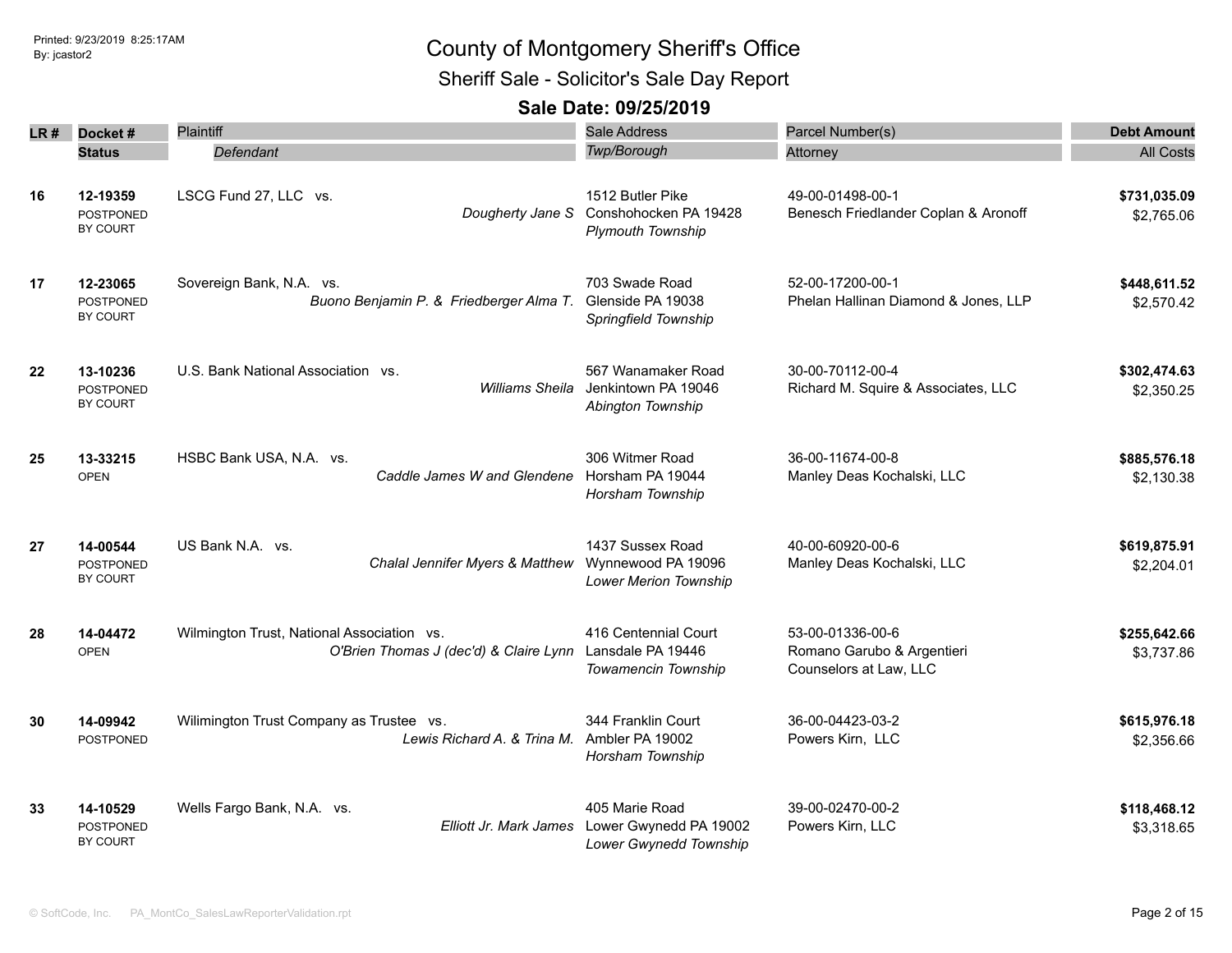Sheriff Sale - Solicitor's Sale Day Report

| LR # | Docket#<br><b>Status</b>                   | Plaintiff<br>Defendant                                                                   | <b>Sale Address</b><br><b>Twp/Borough</b>                                   | Parcel Number(s)<br>Attorney                             | <b>Debt Amount</b><br><b>All Costs</b> |
|------|--------------------------------------------|------------------------------------------------------------------------------------------|-----------------------------------------------------------------------------|----------------------------------------------------------|----------------------------------------|
| 38   | 14-19585<br><b>POSTPONED</b>               | Carl Illenberger & Steven Hochwind vs.<br>Wood, Kelly & Kevin                            | 1405 Franklin Court<br>Lansdale PA 19446<br>Towamencin Township             | 53-00-03100-00-6<br>Michael J. Brooks, Esq.              | \$66,379.22<br>\$2,857.22              |
| 40   | 14-24100<br><b>POSTPONED</b><br>BY COURT   | Capital One, N.A. vs.<br>Speranza Joseph M                                               | 105 Darter Lane<br>North Wales PA 19454<br><b>Montgomery Township</b>       | 46-00-00695-02-4<br>McCarter & English, LLP              | \$442,941.56<br>\$2,055.58             |
| 51   | 15-14230<br><b>POSTPONED</b><br>BY COURT   | Borough of Pottstown and Pottstown Borough Authority<br>VS.<br>Kissinger Kathleen F.     | 306 North Evans Street<br>Pottstown PA 19464<br><b>Pottstown Borough</b>    | 16-00-07532-00-3<br>Portnoff Law Associates, Ltd.        | \$1,541.99<br>\$1,550.97               |
| 57   | 15-24845<br><b>BANKRUPTCY</b><br>POSTPONED | LSF9 Master Participation Trust vs.<br>Oliver Rena, Timothy, & Renaissance Trust Of Road | 500 South Warminster<br>Hatboro Hatboro PA 19040<br>Hatboro Borough         | 08-00-05719-00-6<br>Phelan Hallinan Diamond & Jones, LLP | \$692,028.27<br>\$2,797.27             |
| 58   | 15-25424<br><b>BANKRUPTCY</b><br>POSTPONED | MTGLQ Investors LP vs.<br>Owens Susan A.                                                 | 263 Hunsberger Lane<br>Harleysville PA 19438<br>Lower Salford Township      | 50-00-01159-00-6<br>Phelan Hallinan Diamond & Jones, LLP | \$156,965.02<br>\$1,828.68             |
| 61   | 15-30555<br>POSTPONED                      | The Bank of New York Mellon vs.<br>Ko Young Hee & Kyung Tae                              | 12 Arbor Circle<br>Colmar PA 18915<br><b>Hatfield Township</b>              | 35-00-00074-73-7<br>KML Law Group, P. C.                 | \$365,012.80<br>\$2,116.04             |
| 62   | 15-31408<br><b>POSTPONED</b>               | JP Morgan Chase Bank, N.A. vs.<br>Trznadel Suzanne M., U.S.A & Department of             | 1634 Sullivan Drive<br>Blue Bell PA 19422<br>Treasury Whitpain Township     | 66-00-07069-00-2<br>Shapiro & DeNardo, LLC               | \$371,707.04<br>\$2,245.75             |
| 63   | 15-31507<br>POSTPONED                      | WVMF Funding, LLC vs.<br>Boco Ferdinand & Loreda                                         | 227 Gwynedd Avenue<br>North Wales PA 19454<br><b>Upper Gwynedd Township</b> | 56-00-03583-00-6<br>Stern & Eisenberg, P.C.              | \$263,281.92<br>\$2,281.07             |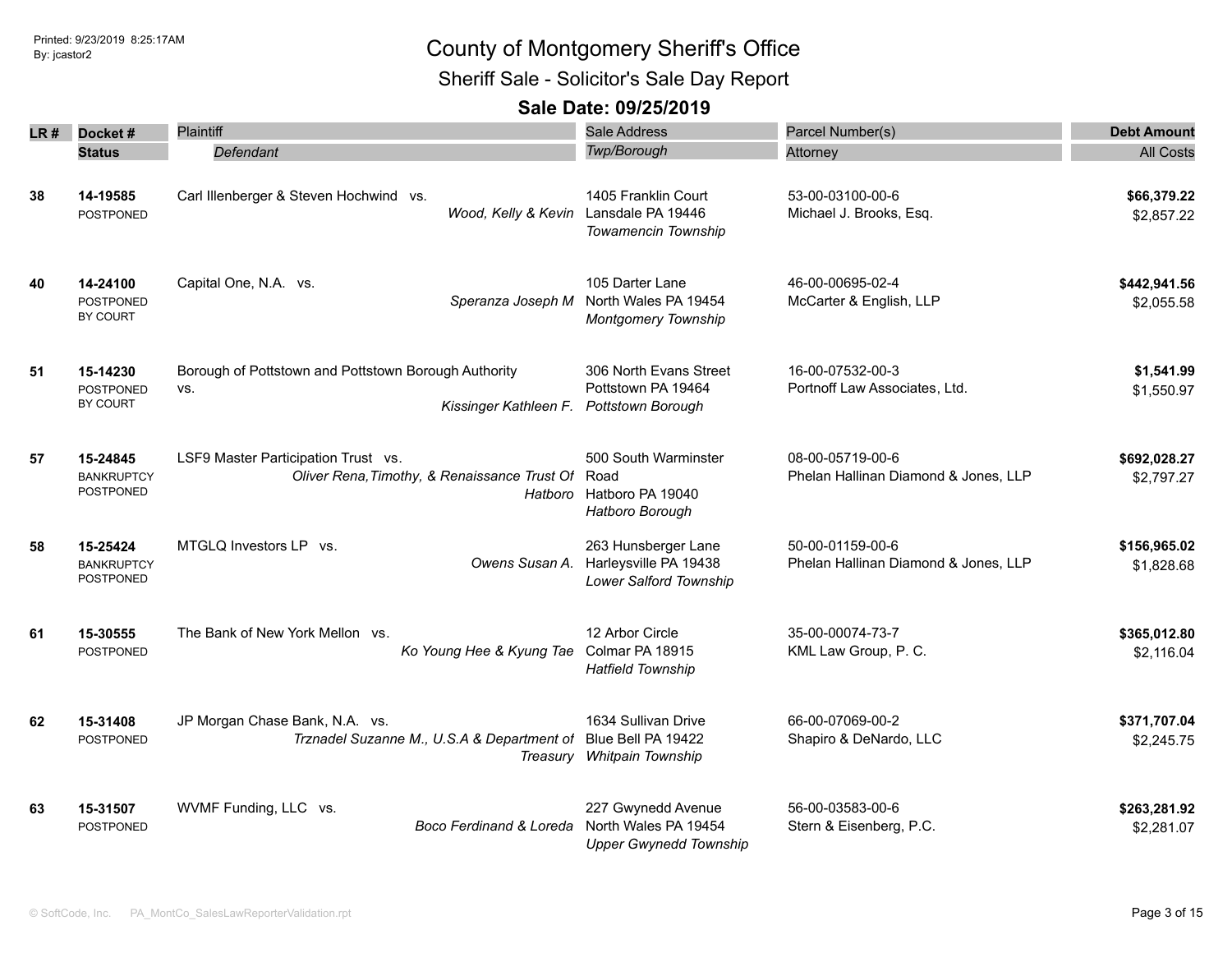Sheriff Sale - Solicitor's Sale Day Report

| LR # | Docket#                                  | Plaintiff                                                                | Sale Address                                                                                  | Parcel Number(s)                                   | <b>Debt Amount</b>           |
|------|------------------------------------------|--------------------------------------------------------------------------|-----------------------------------------------------------------------------------------------|----------------------------------------------------|------------------------------|
|      | <b>Status</b>                            | Defendant                                                                | Twp/Borough                                                                                   | Attorney                                           | <b>All Costs</b>             |
| 64   | 16-00798<br><b>POSTPONED</b><br>BY COURT | Wells Fargo Bank, N.A. vs.<br>Ackridge, Vernon D.                        | 8124 Hawthorne Lane<br>Cheltenham PA 19012<br>Cheltenham Township                             | 31-00-13825-00-4<br>Powers Kirn, LLC               | \$95,559.60<br>\$2,672.30    |
| 71   | 16-06606<br><b>POSTPONED</b>             | PROF-2013-S3 Legal Trust II vs.<br>Marshall Denise R & USA               | 1036 Rock Creek Drive<br>Wyncote PA 19095<br>Cheltenham Township                              | 31-00-23221-00-4<br>Martha E. Von Rosenstiel, P.C. | \$144,235.43<br>\$2,287.02   |
| 73   | 16-07675<br><b>POSTPONED</b><br>BY COURT | Wilmington Savings Fund Society, FSB vs.<br>Ariyamitr, Bringkop & Saniya | 1869 Willow Avenue<br>Willow Grove PA 19090<br><b>Upper Dublin Township</b>                   | 54-00-17011-00-8<br>Powers Kirn, LLC               | \$57,433.23<br>\$2,239.82    |
| 74   | 16-09921<br><b>OPEN</b>                  | Pottstown School District vs.<br>Ray Donna                               | 412 Walnut Street<br>Pottstown PA 19464<br>Pottstown Borough                                  | 16-00-30028-00-7<br>Portnoff Law Associates LTD.   | \$3,168.47<br>\$1,444.96     |
| 75   | 16-12690<br><b>POSTPONED</b>             | Bank of America, N.A. vs.<br>Young Efelda M.                             | 316 Curtis Drive<br>Wyncote PA 19095<br>Cheltenham Township                                   | 31-00-07885-00-4<br><b>RAS Citron LLC</b>          | \$266,411.72<br>\$2,110.40   |
| 76   | 16-13238<br><b>OPEN</b>                  | M&T Bank vs.<br>Didio James & Green Marla J. a/k/a Green Marla           | 1500 Spring Mill Road aka<br>1211 Mirabeau Lane<br>Gladwyne PA 19035<br>Lower Merion Township | 40-00-37842-30-5<br>KML Law Group, P.C.            | \$1,924,591.08<br>\$2,517.16 |
| 77   | 16-13567<br>POSTPONED                    | Citimortgage, Inc. vs.<br>Lipscomb Audrey P & David T                    | 44 Dogwood Lane<br>Condo C-2<br>Horsham PA 19044<br>Horsham Township                          | 36-00-11669-92-2<br>Milstead & Associates, LLC     | \$304,158.39<br>\$2,150.81   |
| 78   | 16-13818<br><b>POSTPONED</b>             | Perkiomen Valley School District vs.<br>Cassari Jr. Jack R. & Leah       | 4305 Gypsy Lane<br>Collegeville PA 19426<br>Skippack Township                                 | 51-00-01814-02-5<br>Portnoff Law Associates, Ltd.  | \$15,136.56<br>\$2,456.23    |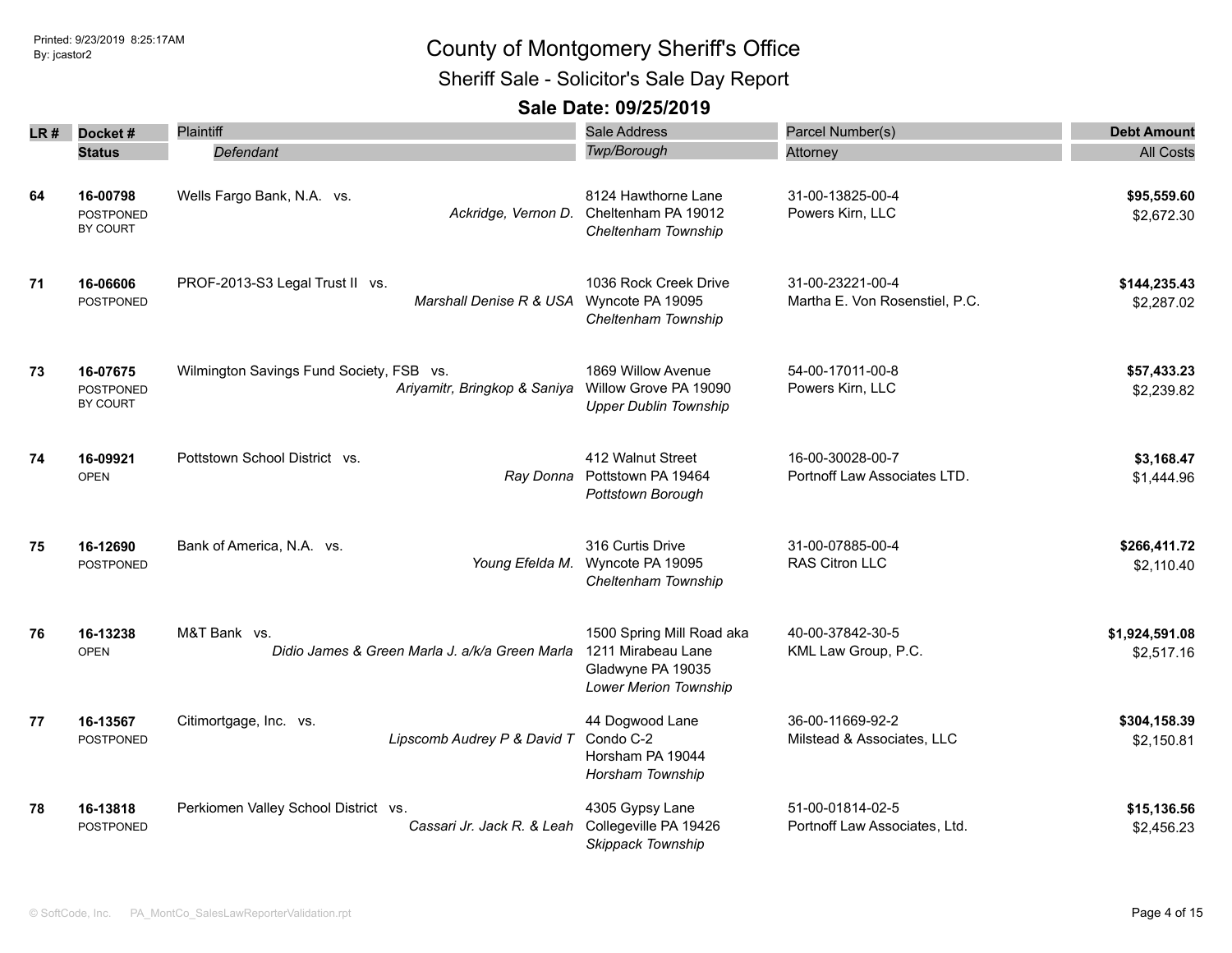Sheriff Sale - Solicitor's Sale Day Report

| LR # | Docket#                                    | Plaintiff                                                                                   | <b>Sale Address</b>                                                     | Parcel Number(s)                                         | <b>Debt Amount</b>         |
|------|--------------------------------------------|---------------------------------------------------------------------------------------------|-------------------------------------------------------------------------|----------------------------------------------------------|----------------------------|
|      | <b>Status</b>                              | Defendant                                                                                   | <b>Twp/Borough</b>                                                      | Attorney                                                 | <b>All Costs</b>           |
| 79   | 16-13942<br><b>POSTPONED</b>               | Reverse Mortgage Solutions, Inc. vs.<br>DeFalco Richard A                                   | 3007 Walker Lane<br>Norristown PA 19403<br>Lower Providence<br>Township | 43-00-15585-37-4<br>RAS Citron LLC                       | \$283,582.73<br>\$2,936.00 |
| 80   | 16-15277<br><b>POSTPONED</b><br>BY COURT   | U.S. Bank, N.A. vs.<br>Bridges John Lawrence & USA                                          | 303 Willard Road<br>Hatboro PA 19040<br><b>Upper Moreland Township</b>  | 59-00-18406-00-3<br>Hladik Onorato & Federman, LLP       | \$363,256.17<br>\$2,299.88 |
| 83   | 16-19996<br><b>POSTPONED</b><br>BY COURT   | Borough of Pottstown and Pottstown Borough Authority<br>VS.<br>JDL Property Management, LLC | 512 Chestnut Street<br>Pottstown PA 19464<br>Pottstown Borough          | 16-00-05676-00-5<br>Portnoff Law Associates, Ltd.        | \$1,340.92<br>\$1,221.60   |
| 84   | 16-20197<br><b>POSTPONED</b><br>BY COURT   | U.S. Bank, N.A. vs.<br>Wenhold Scott & Regina a/k/a Gina M                                  | 61 Durham Circle<br>Schwenksville PA 19473<br><b>Limerick Township</b>  | 37-00-00657-90-5<br>Phelan Hallinan Diamond & Jones, LLP | \$570,955.11<br>\$2,434.00 |
| 87   | 16-22333<br>POSTPONED<br><b>BY COURT</b>   | PrimeLending vs.<br>Downing Issac & Latisha                                                 | 315 Harrison Avenue<br>Elkins Park PA 19027<br>Cheltenham Township      | 31-00-13666-00-1<br>McCabe, Weisberg & Conway, P.C.      | \$268,343.88<br>\$2,319.37 |
| 88   | 16-22402<br><b>POSTPONED</b><br>BY COURT   | US Bank National Association vs.<br>Strong Candice L aka Candice                            | 324 Northview Avenue<br>Telford PA 18969<br><b>Telford Borough</b>      | 22-02-01693-00-2<br>Phelan Hallinan Diamond & Jones, LLP | \$123,539.53<br>\$1,735.95 |
| 90   | 16-22930<br><b>BANKRUPTCY</b><br>POSTPONED | Federal National Mortgage Association ("Fannie Mae")<br>VS.<br>Organtini Christopher & Dawn | 555 East Main Street<br>Norristown PA 19401<br>Norristown Borough       | 13-00-22176-00-5<br>Martha E. Von Rosenstiel, P.C.       | \$47,652.14<br>\$2,010.81  |
| 91   | 16-23296<br><b>POSTPONED</b><br>BY COURT   | MV051, LLC vs.<br>Case Carla M. aka Sorrells Carla                                          | 1506 Willow Avenue<br>Elkins Park PA 19027<br>Cheltenham Township       | 31-00-28843-00-7<br>Norris McLaughlin & Marcus, P.A.     | \$28,821.59<br>\$1,677.12  |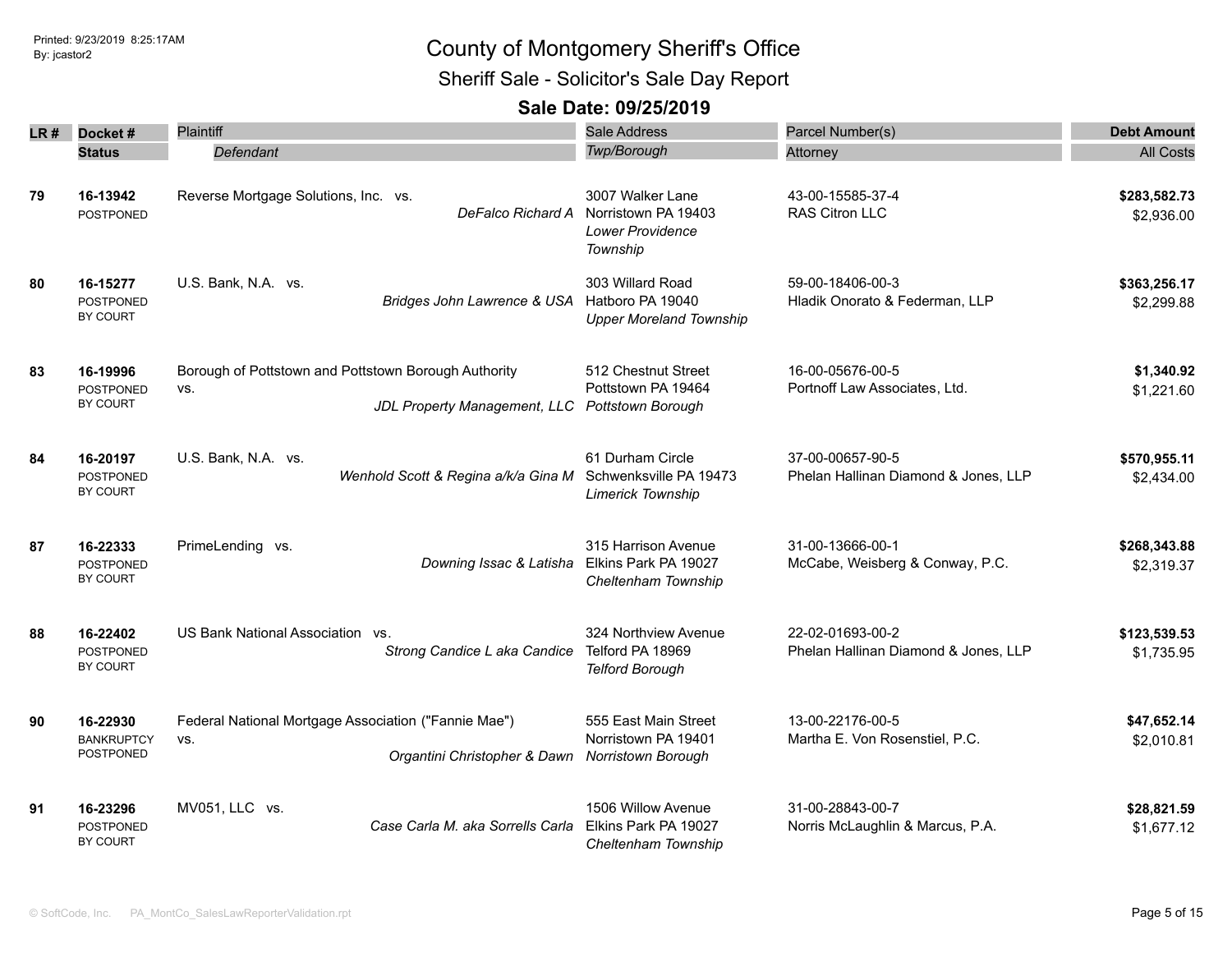Sheriff Sale - Solicitor's Sale Day Report

| LR # | Docket#<br><b>Status</b>                        | <b>Plaintiff</b><br>Defendant                                           | Sale Address<br>Twp/Borough                                                                             | Parcel Number(s)<br>Attorney                                                   | <b>Debt Amount</b><br><b>All Costs</b> |
|------|-------------------------------------------------|-------------------------------------------------------------------------|---------------------------------------------------------------------------------------------------------|--------------------------------------------------------------------------------|----------------------------------------|
| 92   | 16-23908<br><b>OPEN</b>                         | Nationstar Mortgage LLC vs.<br>Baker Constance a/k/a Constance B.       | 1506 Wistar Drive<br>Wyncote PA 19095<br>Cheltenham Township                                            | 31-00-29470-00-1<br>Phelan Hallinan Diamnond & Jones,<br><b>LLP</b>            | \$323,728.68<br>\$1,956.85             |
| 95   | 16-28018<br><b>OPEN</b>                         | JP Morgan Chase Bank, N.A. vs.<br><b>Hamilton Daniel R &amp; Alison</b> | 411 Evergreen Avenue<br>Hatboro PA 19040<br>Hatboro Borough                                             | 08-00-01777-00-6<br>Phelan Hallinan Diamond & Jones, LLP                       | \$214,977.06<br>\$2,648.87             |
| 96   | 16-28035<br><b>POSTPONED</b><br>BY COURT        | Elizon Master Participation Trust 1 vs.<br>Bickings, Michael            | 440 Manor Road<br>Hatboro PA 19040<br><b>Upper Moreland Township</b>                                    | 59-00-12058-00-6<br>Powers Kirn LLC                                            | \$275,182.47<br>\$2,736.58             |
| 100  | 16-30014<br><b>POSTPONED</b>                    | Wilmington Savings Fund Society, FSB vs.<br>JABMD II, LLC               | 1000 Valley Forge Circle<br><b>Unit 711</b><br>King of Prussia PA 19406<br><b>Upper Merion Township</b> | 58-00-19301-25-2<br>Reed Smith, LLP                                            | \$6,976,119.53<br>\$2,590.19           |
| 104  | 17-04187<br><b>POSTPONED</b><br><b>BY COURT</b> | Bank of America, N.A. vs.<br>Price Geraldine M                          | 1468 Doris Road<br>Abington PA 19001<br>Abington Township                                               | 30-00-13228-00-8<br>Powers Kirn LLC                                            | \$175,666.48<br>\$2,444.88             |
| 109  | 17-09275<br><b>BANKRUPTCY</b><br>POSTPONED      | Homebridge Financial Services, Inc. vs.<br>Culbreath Todd L a/k/a Todd  | 701 Buttonwood Street<br>Norristown PA 19401<br>Norristown Borough                                      | 13-00-05920-00-7<br>KML Law Group, P. C.                                       | \$161,123.31<br>\$1,604.42             |
| 111  | 17-09488<br><b>POSTPONED</b>                    | U.S. Bank National Association vs.<br>Schaffer Wesley D.                | 126 Washington Street<br>East Greenville PA 18041<br>East Greenville Borough                            | 06-00-04192-00-5<br>Phelan Hallinan Diamond & Jones, LLP                       | \$159,706.73<br>\$1,751.52             |
| 113  | 17-14792<br><b>POSTPONED</b><br><b>BY COURT</b> | RFB Philadelphia Properties, LLC vs.<br>Mainland Terroir, LLC           | 17 Mainland Road<br>aka 17 Main St<br>Harleysville PA 19438<br>Lower Salford Township                   | 50-00-01684-00-3 & (53-00-08126-00-2<br>- Vac Land)<br>McCarter & English, LLP | \$376,218.22<br>\$2,587.91             |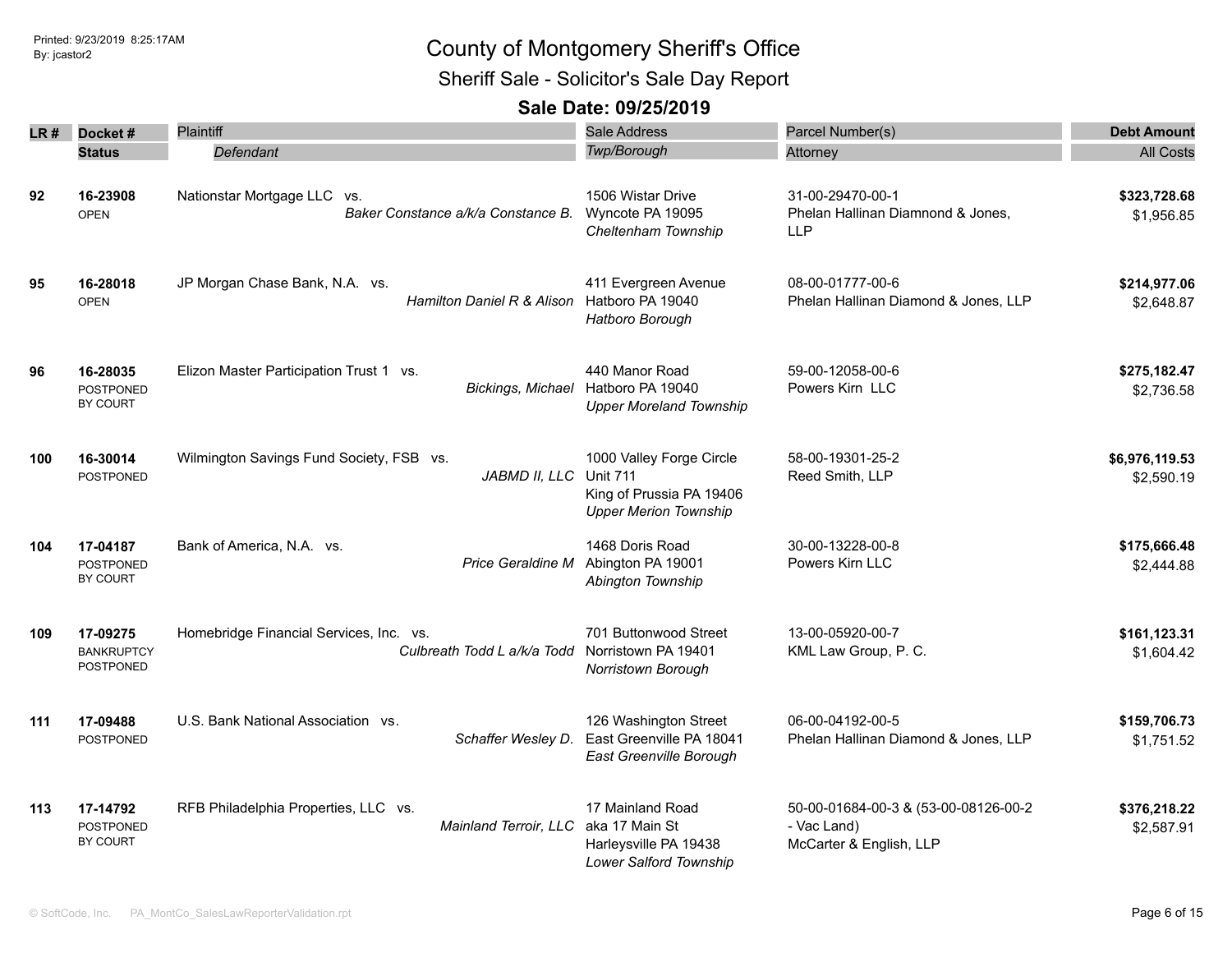Sheriff Sale - Solicitor's Sale Day Report

|     | $LR#$ Docket#                         | Plaintiff                                                         | Sale Address                                                   | Parcel Number(s)                     | <b>Debt Amount</b> |
|-----|---------------------------------------|-------------------------------------------------------------------|----------------------------------------------------------------|--------------------------------------|--------------------|
|     | <b>Status</b>                         | Defendant                                                         | Twp/Borough                                                    | Attorney                             | <b>All Costs</b>   |
|     |                                       |                                                                   |                                                                |                                      |                    |
| 114 | 17-14831                              | PHH Mortgage Corporation vs.                                      | 465 Springdale Avenue                                          | 08-00-05467-00-6                     | \$268,958.65       |
|     | <b>BANKRUPTCY</b><br><b>POSTPONED</b> | Humphreys Richard L., Richard B., Christine V. & Hatboro PA 19040 | Gwen M. Hatboro Borough                                        | Phelan Hallinan Diamond & Jones, LLP | \$2,106.87         |
| 117 | 17-15118                              | Deutsche Bank National Trust Company vs.                          | 714 Wells Street                                               | 05-00-11928-00-1                     | \$188,504.16       |
|     | <b>POSTPONED</b><br>BY COURT          | Baldwin, Donald E aka Donald & Tracy A                            | Conshohocken PA 19428<br>Conshohocken Borough                  | RAS Citron LLC                       | \$1,986.07         |
| 118 | 17-15692                              | Pottsgrove School District vs.                                    | 117 Berks Street                                               | 64-00-00406-00-7                     | \$4,729.79         |
|     | <b>OPEN</b>                           | <b>Brennan Thomas &amp; USA</b>                                   | Pottstown PA 19464<br>West Pottsgrove Township                 | Portnoff Law Associates Ltd.         | \$2,153.23         |
| 119 | 17-15888                              | School District of Cheltenham Township vs.                        | 46 Township Line Road                                          | 31-00-26564-16-2                     | \$2,332.57         |
|     | <b>POSTPONED</b>                      | Zabawa Michael J. & Granoff-Zabawa Rachel                         | <b>Unit 221</b><br>Elkins Park PA 19027<br>Cheltenham Township | Portnoff Law Associates, Ltd.        | \$1,817.06         |
| 122 | 17-18583                              | Pennsylvania Housing Finance Agency vs.                           | 217 East Fifth Street                                          | 11-00-05628-00-4                     | \$217,631.86       |
|     | <b>OPEN</b>                           | Watkins Gregory & Uraina                                          | Lansdale PA 19446<br>Lansdale Borough                          | KML Law Group, P. C.                 | \$2,160.29         |
| 125 | 17-19902                              | Wilimgton Savings Fund Society, FSB, vs.                          | 765 Limekiln Pike                                              | 31-00-01737-36-5                     | \$65,426.21        |
|     | <b>POSTPONED</b><br><b>BY COURT</b>   | Richardson Anthony L & USA                                        | Unit 19<br>Glenside PA 19038<br>Cheltenham Township            | Stern & Eisenberg, P.C.              | \$1,655.64         |
| 126 | 17-20155                              | U.S. Bank N.A. vs.                                                | 7732 Morgan Lane                                               | 31-00-19627-00-7                     | \$813,438.35       |
|     | <b>BANKRUPTCY</b><br>POSTPONED        | Paris Jr. Roger, Nyesha & USA                                     | Glenside PA 19038<br>Cheltenham Township                       | Shapiro & DeNardo, LLC               | \$2,322.80         |
| 129 | 17-22039                              | PNC Bank, N.A. vs.                                                | 335 Hurst Street                                               | 02-00-04248-00-7                     | \$180,670.41       |
|     | <b>OPEN</b>                           | Costa Jennifer M.                                                 | Bridgeport PA 19405<br><b>Bridgeport Borough</b>               | Phelan Hallinan Diamond & Jones, LLP | \$1,982.79         |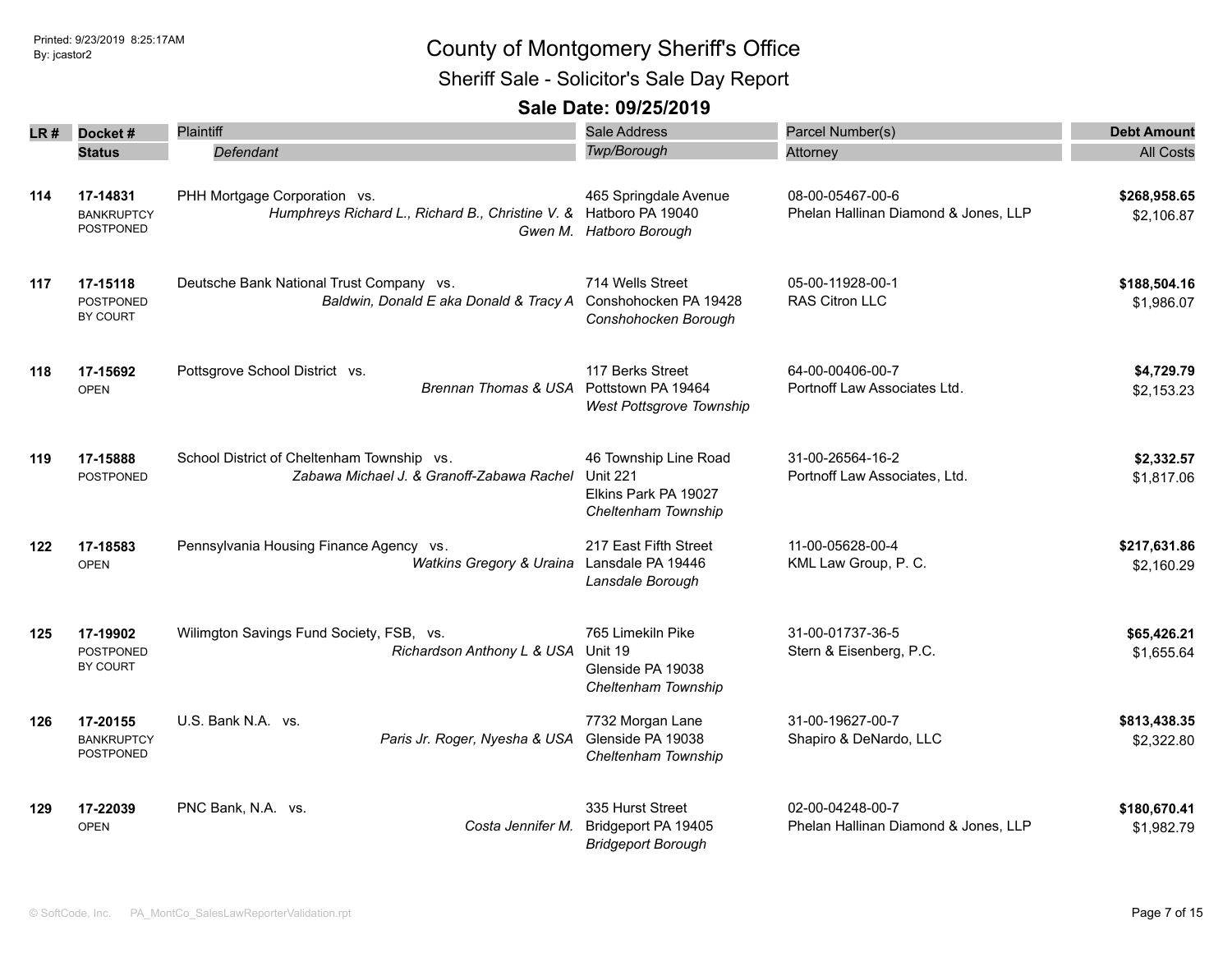Sheriff Sale - Solicitor's Sale Day Report

| LR # | Docket#                                  | Plaintiff                                                                                                                                        | Sale Address                                                                                                  | Parcel Number(s)                                         | <b>Debt Amount</b>         |
|------|------------------------------------------|--------------------------------------------------------------------------------------------------------------------------------------------------|---------------------------------------------------------------------------------------------------------------|----------------------------------------------------------|----------------------------|
|      | <b>Status</b>                            | <b>Defendant</b>                                                                                                                                 | Twp/Borough                                                                                                   | Attorney                                                 | <b>All Costs</b>           |
| 130  | 17-22040<br><b>OPEN</b>                  | Pingora Loan Servicing, LLC vs.<br>Wilson Donald                                                                                                 | 325 Rosedale Drive<br>Pottstown PA 19464<br>Pottstown Borough                                                 | 16-00-25104-00-8<br>Phelan Hallinan Diamond & Jones, LLP | \$257,552.17<br>\$1,686.05 |
| 131  | 17-22067<br><b>POSTPONED</b>             | Specialized Loan Servicing, LLC vs.<br>Rosenberg Nancy S.                                                                                        | 666 West Germantown<br>Pike Apt. 2419<br>Plymouth Meeting PA<br>19462                                         | 49-00-04108-84-7<br>RAS Citron LLC                       | \$116,595.35<br>\$1,937.81 |
| 136  | 17-25142<br><b>POSTPONED</b><br>BY COURT | HSBC Bank USA, N.A. vs.<br>Magliochetti Karen M & Butler James R                                                                                 | <b>Plymouth Township</b><br>1750 Karen Drive<br>Pottstown PA 19464<br>Lower Pottsgrove Township               | 42-00-04986-09-3<br>RAS Citron LLC                       | \$239,499.96<br>\$2,071.81 |
| 137  | 17-26518<br><b>POSTPONED</b>             | Upper Perkiomen School District vs.                                                                                                              | 57 Gravel Pike<br>Gravel Realty, L.P. Red Hill aka Upper<br>Hanover PA 18076<br><b>Upper Hanover Township</b> | 57-00-01496-00-4<br>Portnoff Law Associates, Ltd.        | \$8,541.50<br>\$1,541.60   |
| 141  | 17-26843<br><b>POSTPONED</b><br>BY COURT | Wells Fargo Bank, N.A. vs.<br>Morales, Gladys & Diego aka Dr. Diego                                                                              | 1088 Herkness Drive<br>Meadowbrook PA 19046<br>Abington Township                                              | 30-00-28394-54-7<br>Phelan Hallinan Diamond & Jones, LLP | \$937,281.03<br>\$2,911.07 |
| 142  | 17-27118<br><b>OPEN</b>                  | The Bank of New York Mellon vs.<br>Sion Frances S & Robert J & U.S.A                                                                             | 386 Rockledge Avenue<br>Huntingdon Valley PA<br>19006<br>Abington Township                                    | 30-00-57140-00-7<br>Shapiro & DeNardo, LLC               | \$322,165.46<br>\$2,120.97 |
| 144  | 17-27454<br><b>OPEN</b>                  | MTGLQ Investors, L.P. vs.<br>Glackin Kimberly C & Orner Justin & Orner Gerald A Lansdale PA 19446<br>Jr (dec'd) & Unknown Heirs Lansdale Borough | 46 East 3rd/Third Street                                                                                      | 11-00-17128-00-6<br>Martha E. Von Rosenstiel, P.C.       | \$136,542.48<br>\$2,590.99 |
| 145  | 17-27834<br><b>POSTPONED</b><br>BY COURT | Federal National Mortgage Association ("Fannie Mae")<br>VS.<br>Krause, Tracey                                                                    | 3034 Arrow Head Lane<br>Plymouth Meeting PA<br>19462<br><b>Plymouth Township</b>                              | 49-00-00235-00-4<br>McCabe, Weisberg & Conway, LLC       | \$342,406.02<br>\$1,971.89 |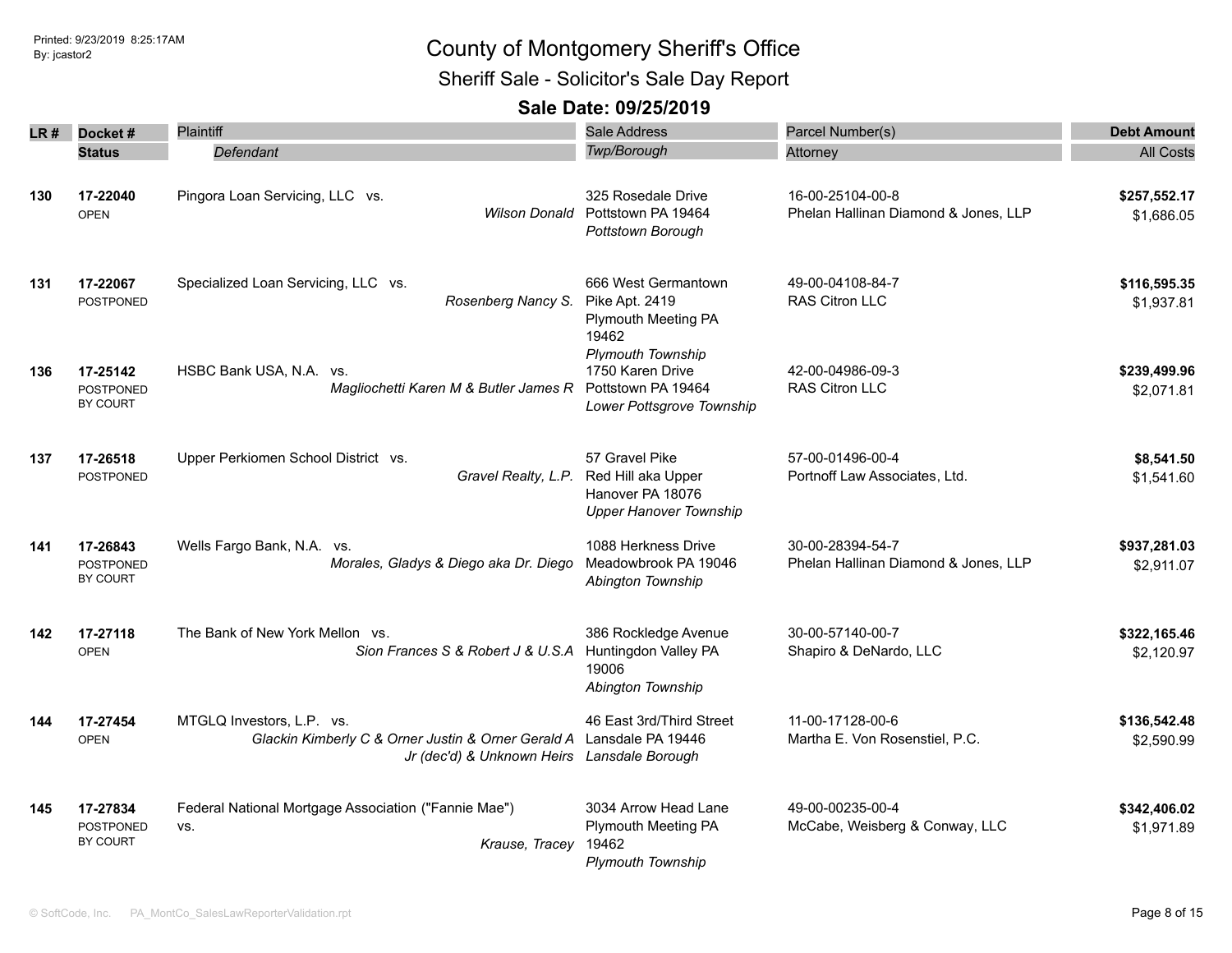Sheriff Sale - Solicitor's Sale Day Report

| LR # | Docket#                                         | Plaintiff                                                                    | Sale Address                                                                           | Parcel Number(s)                                         | <b>Debt Amount</b>         |
|------|-------------------------------------------------|------------------------------------------------------------------------------|----------------------------------------------------------------------------------------|----------------------------------------------------------|----------------------------|
|      | <b>Status</b>                                   | Defendant                                                                    | Twp/Borough                                                                            | Attorney                                                 | <b>All Costs</b>           |
| 151  | 18-01078<br>POSTPONED                           | MTGLQ Investors, L.P. vs.<br>Rice Benjamin & Bobbie aka Bobbi Gena & Unknown | 1126 Trewellyn Avenue<br><b>Blue Bell PA</b><br>Surviving Heirs Lower Gwynedd Township | 39-00-04561-00-8<br>Hladik Onorato & Federman, LLP       | \$215,915.98<br>\$2,390.98 |
| 152  | 18-01229<br><b>OPEN</b>                         | Pingora Loan Servicing, LLC vs.<br>Piccinni Robert & Heather                 | 920 Main Street<br>Pennsburg PA 18073<br>Pennsburg Borough                             | 15-00-01294-00-5<br>McCabe, Weisberg & Conway, LLC       | \$235,311.23<br>\$1,509.24 |
| 154  | 18-02357<br><b>POSTPONED</b><br><b>BY COURT</b> | Deutsche Bank National Trust Company vs.<br>Shor Philip D.                   | 456 Game Farm Road<br>Schwenksville PA 19473<br><b>Limerick Township</b>               | 37-00-04747-00-4<br>Hladik Onorato & Federman, LLP       | \$79,125.43<br>\$2,098.96  |
| 155  | 18-02362<br><b>POSTPONED</b><br>BY COURT        | HSBC Bank USA vs.<br>Hassan Mary D. & Said AKA Said R. Ambler PA 19002       | 946 Van Sant Lane<br><b>Upper Dublin Township</b>                                      | 54-00-16358-94-9<br>RAS Citron LLC                       | \$599,919.46<br>\$2,831.00 |
| 156  | 18-02799<br><b>OPEN</b>                         | Suntrust Mortgage, Inc. vs.<br>Gardner Christoper & Lisa M                   | 311 Shirley Lane<br>Pennsburg PA 18073<br>Pennsburg Borough                            | 15-00-02460-21-6<br>Phelan Hallinan Diamond & Jones, LLP | \$241,810.57<br>\$1,760.76 |
| 157  | 18-03791<br><b>POSTPONED</b>                    | U.S. Bank N.A. vs.<br>Forster Scott C.                                       | 859 Valley View Road<br>Flourtown PA 19031<br>Whitemarsh Township                      | 65-00-12187-00-6<br>RAS Citron LLC                       | \$248,053.85<br>\$1,703.33 |
| 165  | 18-06000<br><b>POSTPONED</b><br>BY COURT        | US Bank Trust N.A. vs.<br>Stepansky Jacob & Irina & USA                      | 244 Madison Road<br>Huntingdon Valley PA<br>19006<br>Lower Moreland Township           | 41-00-05236-00-6<br>Powers Kirn, LLC                     | \$615,602.27<br>\$3,474.99 |
| 166  | 18-06307<br>POSTPONED<br>BY COURT               | Deutsche Bank National Trust Company vs.<br>Reese D'Mont D aka Dmont & USA   | 8311 Childs Road<br>Glenside PA 19038<br>Springfield Township                          | 52-00-03526-00-4<br>Phelan Hallinan Diamond & Jones, LLP | \$484,530.16<br>\$1,842.27 |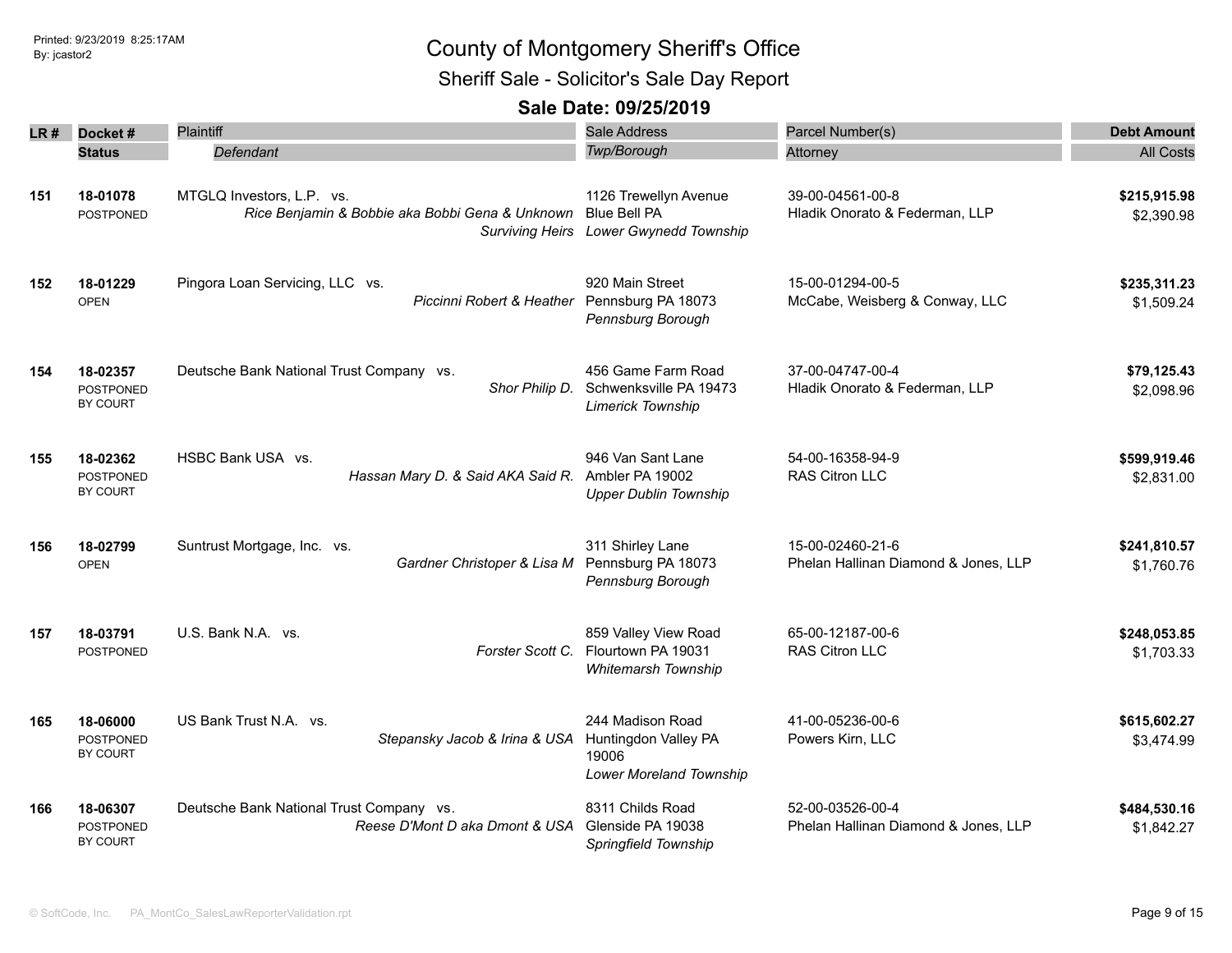Sheriff Sale - Solicitor's Sale Day Report

| LR # | Docket #          | Plaintiff                                                                   | Sale Address                  | Parcel Number(s)                     | <b>Debt Amount</b> |
|------|-------------------|-----------------------------------------------------------------------------|-------------------------------|--------------------------------------|--------------------|
|      | <b>Status</b>     | Defendant                                                                   | Twp/Borough                   | Attorney                             | <b>All Costs</b>   |
|      |                   |                                                                             |                               |                                      |                    |
| 167  | 18-06567          | Roundpoint Mortgage Servicing Corporation vs.                               | 300 Speaker Place aka         | 23-00-01470-06-4                     | \$215,268.50       |
|      | <b>OPEN</b>       | Lee Bobby C & Seong Jin                                                     | Speaker Place Condo 1901      | Phelan Hallinan Diamond & Jones, LLP | \$1,772.75         |
|      |                   |                                                                             | Trappe PA 19426               |                                      |                    |
|      |                   |                                                                             | Trappe Borough                |                                      |                    |
|      |                   |                                                                             |                               |                                      |                    |
| 169  | 18-07266          | Homebridge Financial Services, Inc. vs.                                     | 402 Middleton Place           | 63-00-05210-29-8                     | \$94,182.44        |
|      | <b>POSTPONED</b>  | Keyser Nancy                                                                | West Norriton PA 19403        | KML Law Group, P.C.                  | \$1,747.75         |
|      |                   |                                                                             | <b>West Norriton Township</b> |                                      |                    |
|      |                   |                                                                             |                               |                                      |                    |
| 177  | 18-08876          | Flagstar Bank FSB vs.                                                       | 141 Old Cedarbrook Road       | 31-00-17338-84-5                     | \$333,294.08       |
|      | <b>OPEN</b>       | Rose Lorna Majetta                                                          | <b>Bldg. 26</b>               | McCabe, Weisberg & Conway, LLC       | \$2,375.34         |
|      |                   |                                                                             | Wyncote PA 19095              |                                      |                    |
|      |                   |                                                                             | Cheltenham Township           |                                      |                    |
| 179  | 18-08951          | The Bank of New York Mellon vs.                                             | 49 West Basin Street          | 13-00-04472-00-6                     | \$121,440.83       |
|      | <b>POSTPONED</b>  | Corner Darrell & Cherisse V.                                                | Norristown PA 19401-3861      | Phelan Hallinan Diamond & Jones, LLP | \$2,076.19         |
|      |                   |                                                                             | Norristown Borough            |                                      |                    |
|      |                   |                                                                             |                               |                                      |                    |
| 181  | 18-13180          | Nationstar Mortgage LLC vs.                                                 | 1318 Arch Street              | 13-00-01816-00-7                     | \$126,746.16       |
|      | <b>OPEN</b>       | Culbreath-Walton Deirdre L. & Culbreath Brian D. & Norristown PA 19401-3504 |                               | Phelan Hallinan Diamond & Jones, LLP | \$2,647.95         |
|      |                   | Culbreath John H & Unkown Heirs Norristown Borough                          |                               |                                      |                    |
|      |                   |                                                                             |                               |                                      |                    |
| 182  | 18-13546          | Wilmington Savings Fund Society vs.                                         | 1215 Church Road              | 52-00-03640-00-7                     | \$336,373.77       |
|      | <b>OPEN</b>       | Prozzillo Dominick C.                                                       | Oreland PA 19075              | Romano, Garubo & Argentieri          | \$2,427.04         |
|      |                   |                                                                             | Springfield Township          | Counselors at Law, LLC               |                    |
|      |                   |                                                                             |                               |                                      |                    |
| 183  | 18-14050          | Bayview Loan Servicing, LLC vs.                                             | 322 Tuplehocken Avenue        | 30-00-67988-00-4                     | \$214,931.46       |
|      | <b>POSTPONED</b>  | Mills Glen C.                                                               | Elkins Park PA 19027          | KML Law Group, P.C.                  | \$1,983.23         |
|      | BY COURT          |                                                                             | Abington Township             |                                      |                    |
|      |                   |                                                                             |                               |                                      |                    |
| 189  | 18-16891          | Pingora Loan Servicing, LLC vs.                                             | 427 Loop Road                 | 16-00-33496-00-4                     | \$132,160.61       |
|      | <b>BANKRUPTCY</b> | Browning Randal aka Randal Eugene                                           | Pottstown PA 19464            | Phelan Hallinan Diamond & Jones, LLP | \$2,442.70         |
|      | POSTPONED         |                                                                             | Pottstown Borough             |                                      |                    |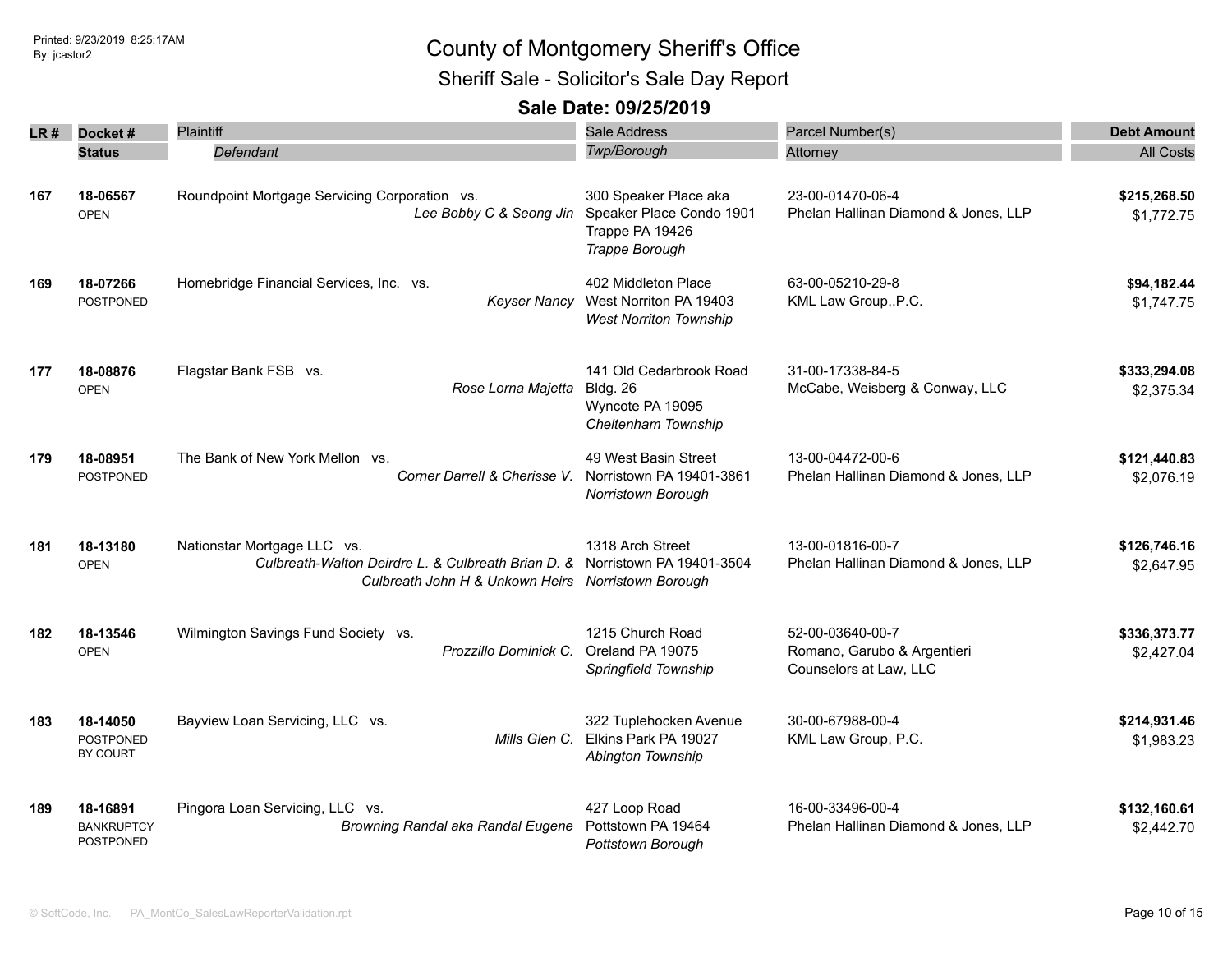Sheriff Sale - Solicitor's Sale Day Report

|      |                                          | <b>Plaintiff</b>                                                                                                                                                   | <b>Sale Address</b>                                                             |                                                          |                            |
|------|------------------------------------------|--------------------------------------------------------------------------------------------------------------------------------------------------------------------|---------------------------------------------------------------------------------|----------------------------------------------------------|----------------------------|
| LR # | Docket#                                  |                                                                                                                                                                    |                                                                                 | Parcel Number(s)                                         | <b>Debt Amount</b>         |
|      | <b>Status</b>                            | Defendant                                                                                                                                                          | Twp/Borough                                                                     | Attorney                                                 | <b>All Costs</b>           |
| 191  | 18-18679<br><b>POSTPONED</b><br>BY COURT | REO Trust 2017-RPL1 vs.<br>Cossaboon Jeffrey W. and Kathleen                                                                                                       | 134 Hartranft Avenue<br>Norristown PA 19401<br>Norristown Borough               | 13-00-15668-00-6<br>Richard M. Squire & Associates, LLC  | \$109,715.81<br>\$2,232.65 |
| 192  | 18-18977<br><b>OPEN</b>                  | Wells Fargo Bank, N.A. vs.<br>Baker Mark a/k/a Mark B.                                                                                                             | 19 East Jacoby Street<br>Norristown PA 19401-3919<br>Norristown Borough         | 13-00-17128-00-4<br>Phelan Hallinan Diamond & Jones, LLP | \$108,078.57<br>\$1,839.63 |
| 193  | 18-19083<br><b>POSTPONED</b>             | Lower Moreland Township School District vs.<br>Aua Realty L.L.C                                                                                                    | 3860 Mettler Lane<br>Huntingdon Valley PA<br>19006<br>Lower Moreland Township   | 41-00-05682-91-9<br>Portnoff Law Associates Ltd.         | \$12,555.62<br>\$2,105.31  |
| 195  | 18-20941<br><b>OPEN</b>                  | Nationstar Mortgage LLC d/b/a Mr. Cooper vs.<br>Bello Michael A. & Christina M.                                                                                    | 4011 Salem Circle<br>Harleysville PA 19438<br>Skippack Township                 | 51-00-02985-02-4<br>Shapiro & DeNardo, LLC               | \$217,240.82<br>\$1,571.15 |
| 196  | 18-20985<br><b>POSTPONED</b>             | Ditech Financial, LLC vs.<br>Lund Anthony R. & Kelly Ann a/k/a Alullo Kelly Anne                                                                                   | 341 Central Drive<br>Lansdale PA 19446<br>Towamencin Township                   | 53-00-01368-00-1<br><b>RAS Citron LLC</b>                | \$515,915.16<br>\$1,883.54 |
| 198  | 18-22172<br><b>OPEN</b>                  | First Resource Bank vs.<br><b>AAD Properties LLC</b>                                                                                                               | 440 Johnson Highway<br>Norristown PA 19401<br>Norristown Borough                | 13-00-17724-00-2<br>Lachall, Cohen & Sagnor LLP          | \$153,662.10<br>\$3,164.99 |
| 206  | 18-23646<br><b>OPEN</b>                  | Wilmington Trust, National Association vs.<br>Girondo Amber & Scott & Anthony J & Joseph P & Ambler PA 19002<br>Hancock Angela a/k/a Girondo Angela Ambler Borough | 120 Rosemary Avenue                                                             | 01-00-04249-00-7<br>KML Law Group, P.C.                  | \$275,326.24<br>\$2,672.64 |
| 213  | 18-26081<br>POSTPONED                    | MTGLQ Investors, LP vs.<br>Israel Jeffrey                                                                                                                          | 1100 Camp Hill Road<br>Fort Washington PA 19034<br><b>Upper Dublin Township</b> | 54-00-03611-06-1<br>Martha Von Rosenstiel PC             | \$303,760.38<br>\$2,754.88 |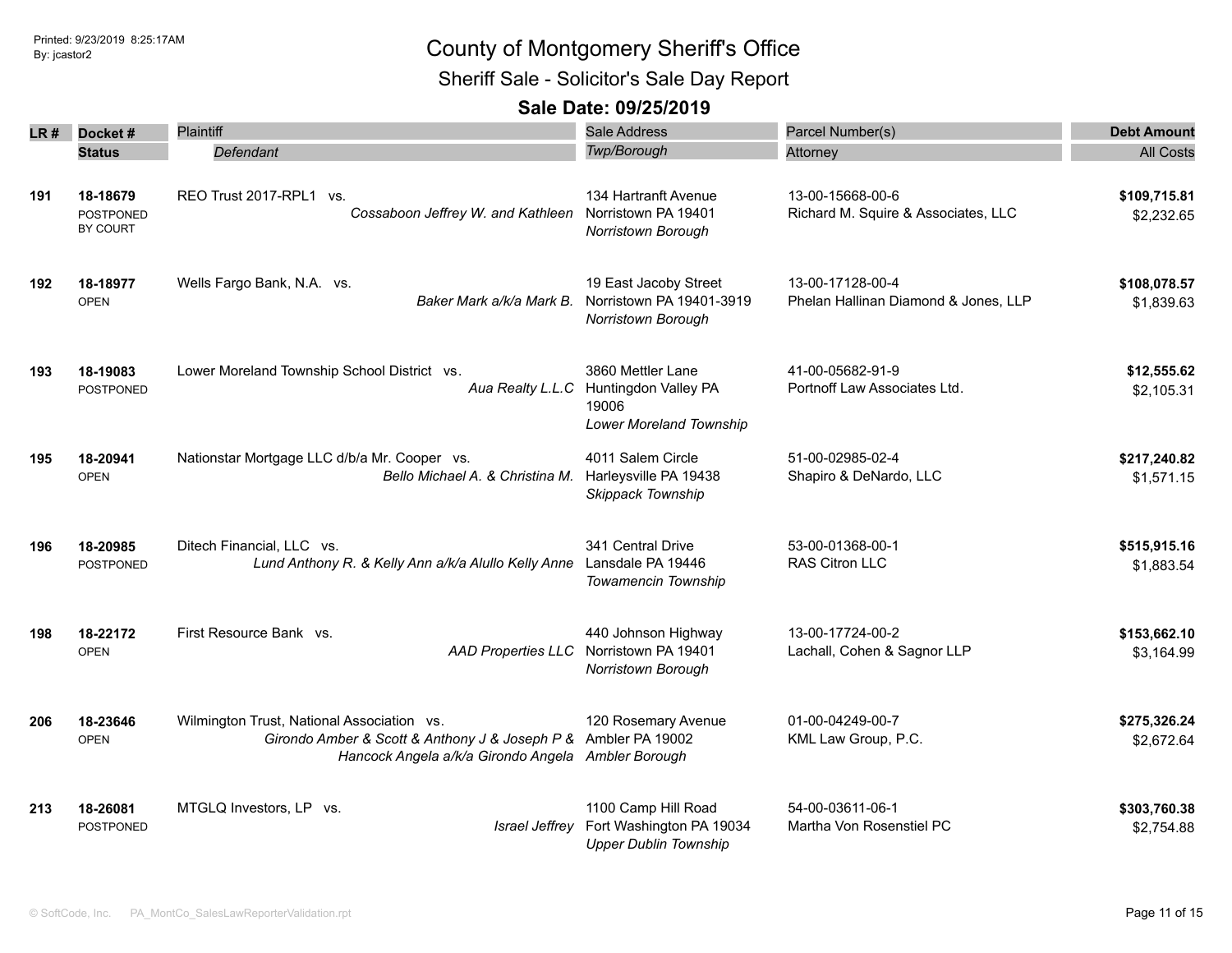Sheriff Sale - Solicitor's Sale Day Report

| LR # | Docket#                                    | Plaintiff                                                                                       | Sale Address                                                          | Parcel Number(s)                                                         | <b>Debt Amount</b>         |
|------|--------------------------------------------|-------------------------------------------------------------------------------------------------|-----------------------------------------------------------------------|--------------------------------------------------------------------------|----------------------------|
|      | <b>Status</b>                              | Defendant                                                                                       | Twp/Borough                                                           | Attorney                                                                 | <b>All Costs</b>           |
| 216  | 18-26297<br><b>BANKRUPTCY</b><br>POSTPONED | Pennymac Loan Services, LLC vs.<br>Organski Linda                                               | 620 Haws Avenue<br>Norristown PA 19403<br>Norristown Borough          | 13-00-15972-00-8<br>Phelan Hallinan Diamond & Jones, LLP                 | \$141,002.26<br>\$1,903.67 |
| 217  | 18-27306<br><b>OPEN</b>                    | Velocity Commercial Capital LLC vs.<br>Peru Partners, LP                                        | 1410 Tremont Avenue<br>Norristown PA 19401-3544<br>Norristown Borough | 13-00-36848-00-3<br>Stern & Eisenberg, PC                                | \$130,647.63<br>\$2,700.47 |
| 218  | 18-27307<br><b>OPEN</b>                    | Velocity Commercial Capital LLC vs.<br>Peru Partners, LP                                        | 1227 Oakwood Avenue<br>Norristown PA 19401<br>Norristown Borough      | 13-00-29476-00-4<br>Stern & Eisenberg PC                                 | \$132,939.44<br>\$2,729.87 |
| 224  | 18-28307<br><b>POSTPONED</b>               | Nationstar Mortgage LLC d/b/a Mr. Cooper vs.<br>Jennifer Meyers Koenig a/k/a Jennifer S. Meyers | 123 North Cannon Avenue<br>Lansdale PA 19446<br>Lansdale Borough      | 11-00-01172-00-5<br>Shapiro & DeNardo, LLC                               | \$185,097.41<br>\$2,089.85 |
| 225  | 18-28475<br><b>BANKRUPTCY</b><br>POSTPONED | Penn Community Bank vs.<br>Lutz Shannon & Susan M.                                              | 83 Gravel Pike<br>Red Hill PA 18076<br><b>Upper Hanover Township</b>  | 57-00-01480-00-2<br>Grim, Biehn & Thatcher P.C.                          | \$60,865.83<br>\$1,774.92  |
| 226  | 18-28490<br><b>OPEN</b>                    | JP Morgan Chase Bank, National Association vs.<br>Foster Vivian & Frederick C.                  | 619 North Evans Street<br>Pottstown PA 19464<br>Pottstown Borough     | 16-00-08348-00-6<br>Shapiro & DeNardo, LLC                               | \$90,878.04<br>\$1,597.96  |
| 231  | 18-29093<br><b>POSTPONED</b>               | Wells Fargo Bank, N.A. vs.<br>RA Jung O. & Kim Jung G. Harleysville PA 19438                    | 3973 Goshen Drive<br>Skippack Township                                | 51-00-02917-24-5<br>Martha E. Von Rosenstiel, P.C.                       | \$441,992.35<br>\$2,098.63 |
| 236  | 19-00174<br><b>BANKRUPTCY</b><br>POSTPONED | J.P. Morgan Mortgage Acquisition Corp. vs.<br><b>Miller Calvin &amp; Annette</b>                | 18 Parkview Road<br>Cheltenham PA 19012<br>Cheltenham Township        | 31-00-21991-00-1<br>Romano Garubo & Argentieri<br>Counselors at Law, LLC | \$405,977.09<br>\$2,121.23 |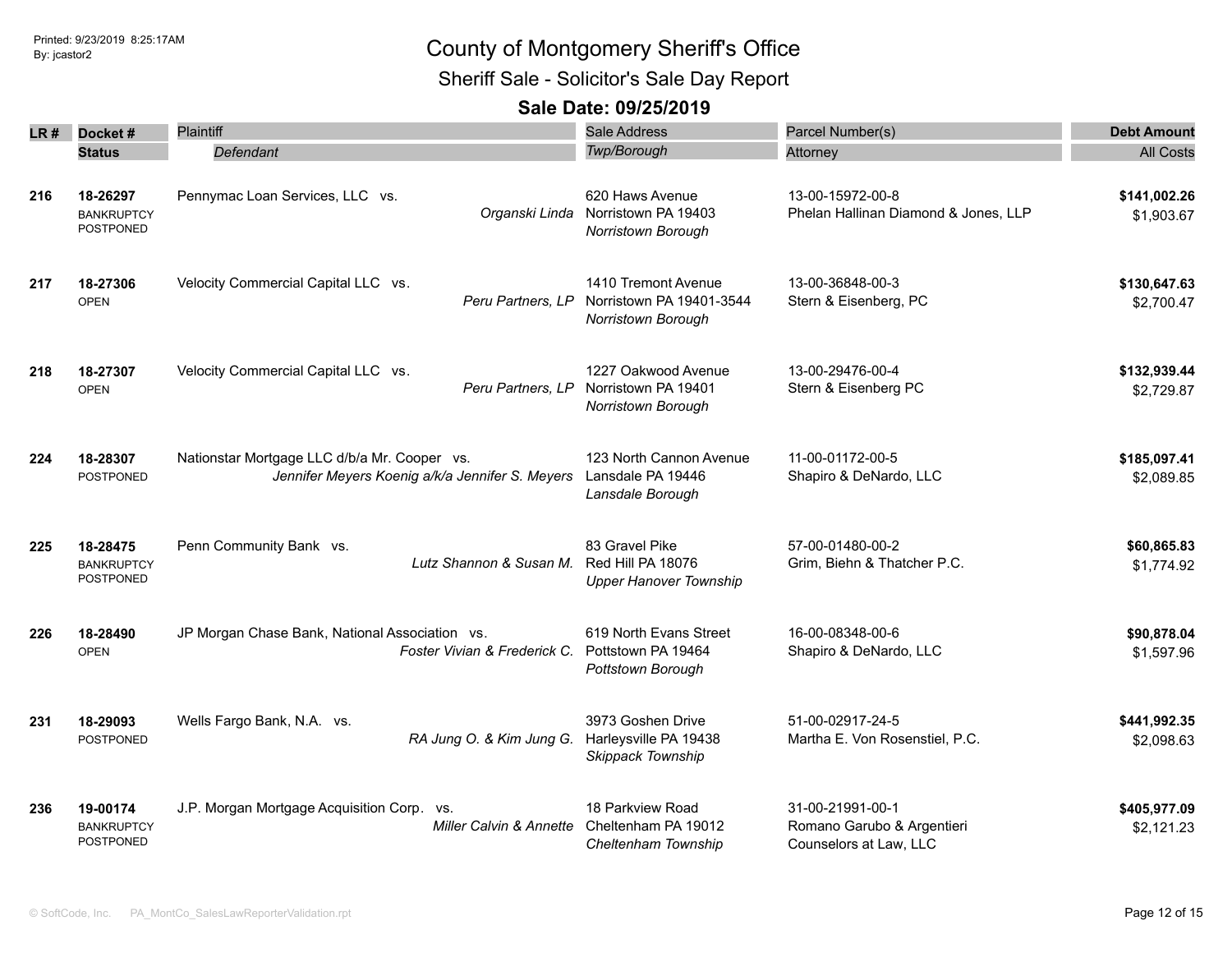Sheriff Sale - Solicitor's Sale Day Report

| LR # | Docket#                                    | <b>Plaintiff</b>                                                                       | <b>Sale Address</b>                                                                 | Parcel Number(s)                                               | <b>Debt Amount</b>           |
|------|--------------------------------------------|----------------------------------------------------------------------------------------|-------------------------------------------------------------------------------------|----------------------------------------------------------------|------------------------------|
|      | <b>Status</b>                              | <b>Defendant</b>                                                                       | Twp/Borough                                                                         | Attorney                                                       | <b>All Costs</b>             |
| 240  | 19-00629<br><b>OPEN</b>                    | Branch Banking and Trust Company vs.<br>Levan Lorranine A.                             | 611 Buchert Road<br>Gilbertsville PA 19525<br>New Hanover Township                  | 47-00-00700-00-9<br>McCabe, Weisberg & Conway, LLC             | \$143,172.41<br>\$1,776.96   |
| 241  | 19-00995<br><b>OPEN</b>                    | Ocwen Loan Servicing, LLC vs.<br>Mills Adelene S. & Allison B. & Bevin A.              | 1622 Park Avenue<br>Abington PA 19090<br>Abington Township                          | 30-00-51332-00-1<br>Stern & Eisenberg, P.C.                    | \$254,723.94<br>\$2,263.79   |
| 243  | 19-01290<br><b>OPEN</b>                    | Ditech Financial LLC vs.<br>Wilmot Kevin a/k/a Kevin D. & Cao Ping                     | 929 Queen Street<br>Pottstown PA 19464-6017<br>Pottstown Borough                    | 16-00-23884-00-4<br>Phelan Hallinan Diamond & Jones, LLP       | \$103,138.01<br>\$1,715.88   |
| 244  | 19-01369<br><b>OPEN</b>                    | U.S. Bank National Association vs.<br>Coccimiglio Donald a/k/a Coccimiglio Donald A Jr | 830 Maple Avenue<br>Glenside PA 19038<br>Abington Township                          | 30-00-40772-00-4<br>KML Law Group, P.C.                        | \$155,666.12<br>\$2,095.89   |
| 247  | 19-02211<br><b>OPEN</b>                    | Quicken Loans Inc. vs.<br>Zuin Cristiano & Robyn a/k/a Robyn A                         | 59 Crooked Billet Road<br>Hatboro PA 19040<br>Hatboro Borough                       | 08-00-01282-00-6<br>KML Law Group, P.C.                        | \$279,226.26<br>\$2,181.80   |
| 248  | 19-02416<br><b>POSTPONED</b>               | TIAA, FSB vs.<br>McMichael Lawrence G. & Field Martin W.                               | 1425 Mount Pleasant Road<br>Villanova PA 19085<br><b>Lower Merion Township</b>      | 40-00-42040-00-4<br>Shapiro & DeNardo, LLC                     | \$2,643,965.64<br>\$2,786.88 |
| 249  | 19-02646<br><b>OPEN</b>                    | Ditech Financial LLC vs.<br>Smith Jennifer A.                                          | 717 Glasgow Street<br>Stowe PA 19464<br>West Pottsgrove Township                    | 64-00-01625-00-3<br>Phelan Hallinan Diamond & Jones, LLP       | \$154,909.46<br>\$1,895.03   |
| 250  | 19-02662<br><b>BANKRUPTCY</b><br>POSTPONED | David Scheuermann vs.<br>Halteman Arlin & Georgina a/k/a Georgeina                     | 2590 Kriebel Road<br>2185 Kulp Road<br>Harleysville PA 19438<br>Towamencin Township | 53-00-04300-00-3; 53-00-04312-01-8<br>Lesavoy Butz & Seitz LLC | \$374,400.00<br>\$7,630.49   |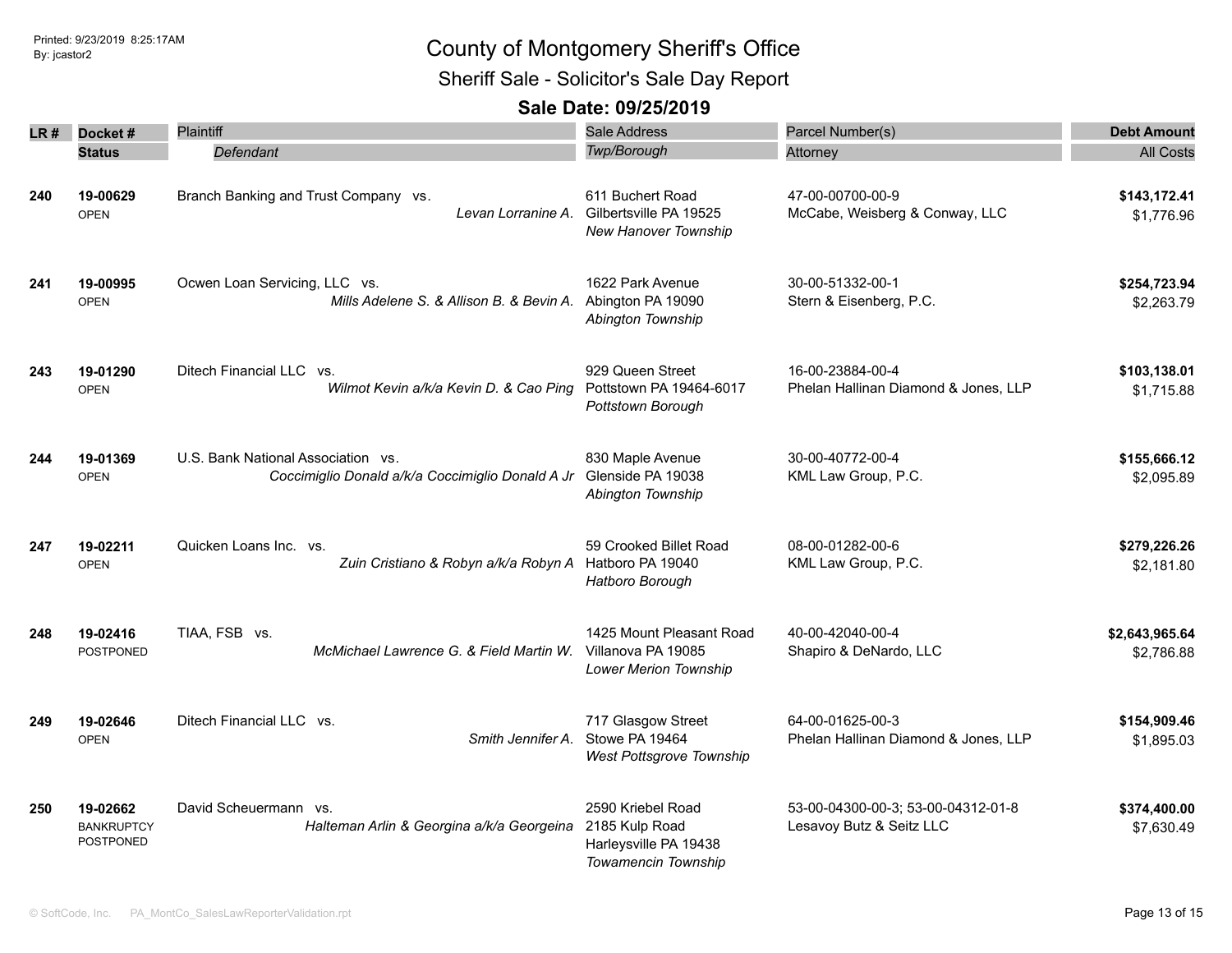Sheriff Sale - Solicitor's Sale Day Report

| LR # | Docket#          | Plaintiff                                                         | Sale Address                              | Parcel Number(s)                     | <b>Debt Amount</b> |
|------|------------------|-------------------------------------------------------------------|-------------------------------------------|--------------------------------------|--------------------|
|      | <b>Status</b>    | Defendant                                                         | Twp/Borough                               | Attorney                             | <b>All Costs</b>   |
|      |                  |                                                                   |                                           |                                      |                    |
| 252  | 19-03023         | Bank of New York Mellon vs.                                       | 816 West 4TH Street                       | 11-00-06072-00-1                     | \$84,392.77        |
|      | <b>POSTPONED</b> | Sheehy, Keith W., Elizabeth M. & UnKwn heirs of Lansdale PA 19446 |                                           | Milstead & Associates LLC            | \$1,718.81         |
|      |                  | Sheehy, Cynthia M aka Cynthia Lansdale Borough                    |                                           |                                      |                    |
|      |                  |                                                                   |                                           |                                      |                    |
| 255  | 19-03214         | Ditech Financial LLC vs.                                          | 2240 Edge Hill Road                       | 59-00-05815-00-3                     | \$197,487.66       |
|      | <b>OPEN</b>      | Miller Horace G. a/k/a Miller Horace G. II                        | Huntingdon Valley PA                      | KML Law Group, P.C.                  |                    |
|      |                  |                                                                   | 19006                                     |                                      | \$2,342.46         |
|      |                  |                                                                   | <b>Upper Moreland Township</b>            |                                      |                    |
|      |                  |                                                                   |                                           |                                      |                    |
| 256  | 19-03393         | U.S. Bank National Association vs.                                | 36 West Third Street                      | 16-00-29460-00-8                     | \$103,386.15       |
|      | <b>POSTPONED</b> | Wells Sara J.                                                     | aka 36 West 3rd Street                    | Phelan Hallinan Diamond & Jones, LLP | \$1,801.41         |
|      |                  |                                                                   | Pottstown PA 19464                        |                                      |                    |
|      |                  |                                                                   | Pottstown Borough                         |                                      |                    |
| 259  | 19-03925         | PNC Bank, National Association vs.                                | 266 Cricklewood Circle                    | 46-00-00666-18-8                     | \$315,329.79       |
|      | <b>OPEN</b>      | Harwanko Ulana a/k/a Ulana M & Myron & Johnson                    | Lansdale PA 19446                         | Manley Deas Kochalski, LLC           | \$2,542.26         |
|      |                  | Michael                                                           | <b>Montgomery Township</b>                |                                      |                    |
|      |                  |                                                                   |                                           |                                      |                    |
| 268  | 19-05650         | DITECH Financial LLC vs.                                          | 1400 Plymouth Boulevard                   | 13-00-30672-00-5                     | \$106,693.86       |
|      | OPEN             | Terry William R. a/k/a William Robert & Naomi J.                  | Norristown PA 19401                       | Phelan Hallinan Diamond & Jones, LLP | \$2,399.31         |
|      |                  | a/k/a Robinson-Terry Naomi Jill Norristown Borough                |                                           |                                      |                    |
|      |                  |                                                                   |                                           |                                      |                    |
| 269  | 19-05659         | JP Morgan Chase Bank, N.A. vs.                                    | 134 Oxford Circle                         | 63-00-05719-00-5                     | \$271,844.88       |
|      | <b>OPEN</b>      | Holmes Walter & Mary Francis a/k/a Mary                           | Norristown PA 19403                       | Phelan Hallinan Diamond & Jones, LLP | \$2,254.67         |
|      |                  |                                                                   | <b>West Norriton Township</b>             |                                      |                    |
|      |                  |                                                                   |                                           |                                      |                    |
| 271  | 19-06150         | Penn Community Bank f/k/a First Savings Bank of                   | 3141 Zepp Road                            | 62-00-02275-00-3; 62-00-02276-00-2;  | \$145,845.77       |
|      | <b>POSTPONED</b> | Perkasie vs.                                                      | Green Lane PA 18054                       | 45-00-03296-70-9                     | \$3,493.10         |
|      |                  |                                                                   | JTA Properties LLC Upper Salford Township | Hill Wallack LLP                     |                    |
|      | 19-07705         | LSF9 Master Participation Trust vs.                               | 253 East Oak Street                       | 13-00-29012-00-9                     | \$80,922.81        |
| 273  | <b>OPEN</b>      | Davenport Pamela M.                                               | Norristown PA 19401                       | McCabe, Weisberg & Conway, LLC       |                    |
|      |                  |                                                                   | Norristown Borough                        |                                      | \$2,221.67         |
|      |                  |                                                                   |                                           |                                      |                    |